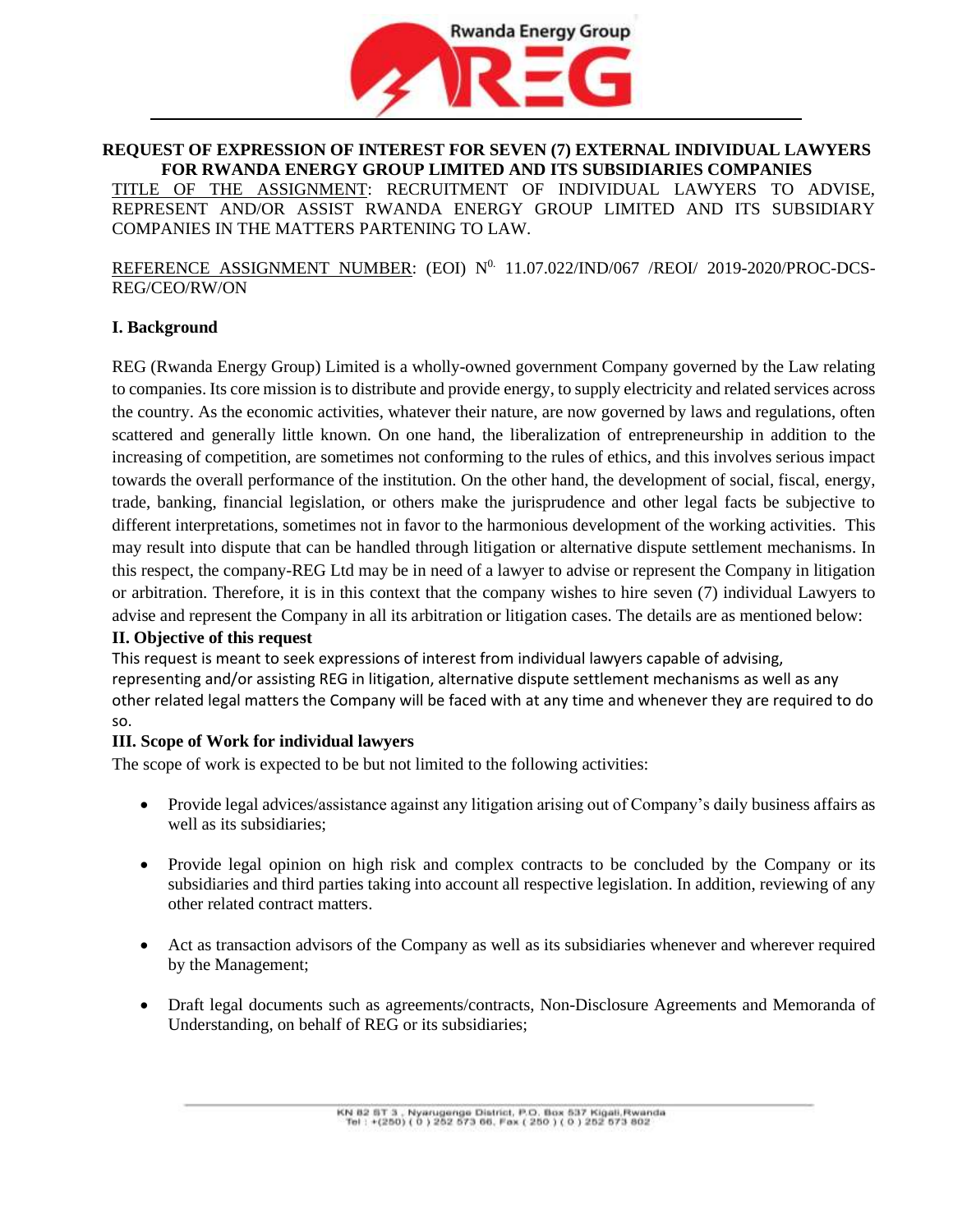

- Initiate or review pieces of legal and administration instruments required to support the mission and objectives of the Company as well as its subsidiaries. This includes but does not limit to Internal Rules and Regulations, Internal control/Procedure Manuals, Laws and Orders pertaining to the mission of the Company whenever required by the Management;
- Represent and defend the Company and/or its subsidiaries before Court of Law or Arbitration Tribunal;
- Provide any other assistance of legal nature as may be required by the Company's Management or its subsidiaries.
- Interact on behalf of the Company or its subsidiaries with relevant Government authorities and private companies when required with regard to legal matters;
- Negotiate and reply legal notices and help the Company in sorting out issues out of courts through Alternate Dispute Resolution (ADR) mechanisms;
- Willing to travel throughout the Country to represent the Company and defend cases before a court of law or another dispute settlement mechanism as required by the Company or its subsidiaries.

# **IV. Required Lawyer's Profile**

## **IV.1. Qualification and experiences**

The Individual lawyer is required *to have* the following: *A Bachelor's Degree (LLB) with a proven experience of not less than five (5) years' legal practice in Energy Law; Commercial Law; Arbitration Law; Environmental Law; Tax Law; Corporate Law; Insurance Law; labour Law; Administrative Law or Business Law or a Master of Laws (LL.M) with a proven experience of not less than three (3) years' legal practice in in Energy Law; Commercial Law; Investment; Arbitration Law; Environmental Law; Tax Law; Corporate Law; Insurance Law; labour Law; Administrative Law or Business Law.*

# **IV.2. Areas of experience:**

- *If the Individual Lawyer has a Bachelor's degree. He/She should prove experience of not less than five (5) years' legal practice in Energy Law; Commercial Law; Arbitration Law; Environmental Law; Tax Law; Corporate Law; Insurance Law; labour Law; Administrative Law or Business Law;*
- *If the Individual Lawyer has a Master's degree. He/She should prove experience of not less than three (3) years' legal practice in Energy Law; Commercial Law; Arbitration Law; Environmental Law; Tax Law; Corporate Law; Insurance Law; labour Law; Administrative Law or Business Law;*

# **IV.3. other conditions**

- 1. The lawyer must have an office easily accessible and an effective secretariat opened at least during working days and hours;
- 2. The lawyer must provide his or her mobile telephone numbers, email addresses and Post Office Boxes as part of their bids,
- 3. An excellent communication and presentation skills;
- 4. A Certificate of membership in Rwanda Bar Association and current service card/
- 5. Not being an Internee Advocate;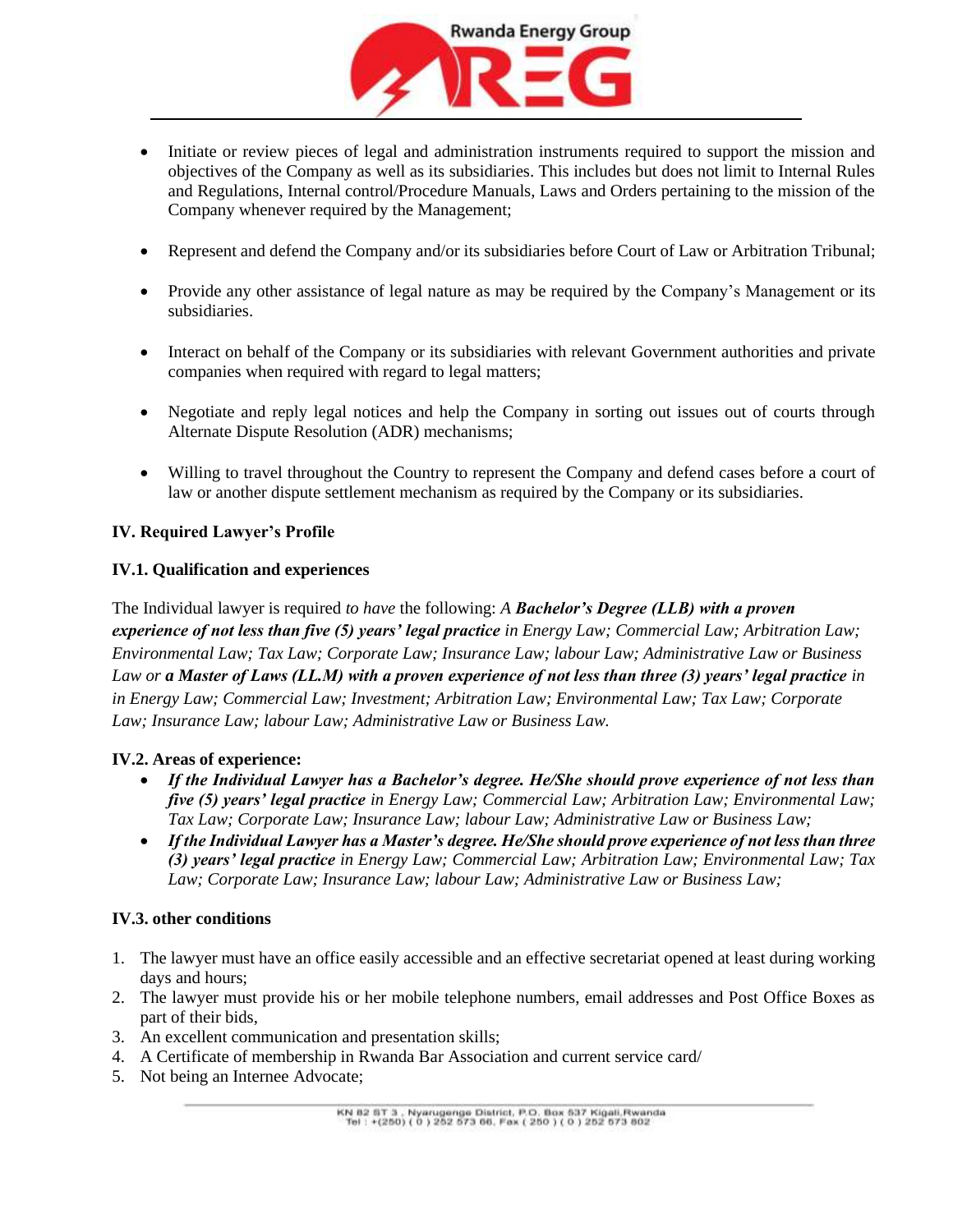

- 6. Dealt with the complex matters in his or her area of legal practice;
- 7. Having at least two (2) recommendation letters from public or private institutions for good completion of similar services provided or ongoing contracts with different institutions.

## **V. Selection Criteria:**

Individual Lawyers will be shortlisted in accordance with the qualification and experience in legal practice.

In addition, the Lawyers will be selected following Individual Consultant Method as per REG Procurement Manual as update to date. The duration of contract shall be 12 months' renewable upon satisfactory performance of the Individual Lawyers to be confirmed by user department working with Lawyers on daily basis.

## **VI. Deliverables**

When the contract becomes effective, the role of the lawyers will be to inform advice, assist or represent, and draft all legal documents including the contracts and other agreements in accordance with the applicable regulations for the interests of the client.

## **VII. Reporting Obligations**

- 1. The Individual Lawyer shall submit to REG or its subsidiaries monthly progress report on the status of cases at the end of every month in the following below manner:
- $\triangleright$  Separation of administrative, civil, commercial and penal cases during reporting;
- $\triangleright$  Provide brief description of the case, its details on how proceedings followed each other (for example dates of pre-trial, hearings and pronouncement)
- ➢ Court decision after pronouncement
- $\triangleright$  Include also Observations and recommendations
- ➢ The report should also highlight urgent cases to be handled in following month
- $\triangleright$  Indication of the closed cases in the report;
- 2. The Individual Lawyer shall submit to REG or its subsidiaries the court submissions within three (3) weeks before hearing date in order to agree on defence strategy and shall again present to REG or its Subsidiaries the report on the status of the case and the level of proceedings within 5 calendar days from the date of hearing;
- 3. Closed files (cases) should be handed over to the company within one week after final hearing;
- 4. REG or its Subsidiaries shall evaluate quarterly the Lawyers ability to perform his assignments within the required deadlines and with technical capacity to ensure protection of the Company's or its Subsidiaries interests. In case REG or its subsidiaries is not satisfied with the performance of the Individual Lawyer, termination of the contract shall be initiated.

### **VIII. Submission of EOI**

After the short listing the selection will be based on the detailed Terms of Reference (TOR) for this assignment with specific objectives, scope of the assignments, Key deliverables, Timing, Competence and Qualifications and other requirements. These are available at **www.reg.rw** and DG market website: **www.market.gov.rw**. **Individual** Consultants will be selected in accordance with the Individual Consultant Selection method set out in REG Procurement Manual as update to date.